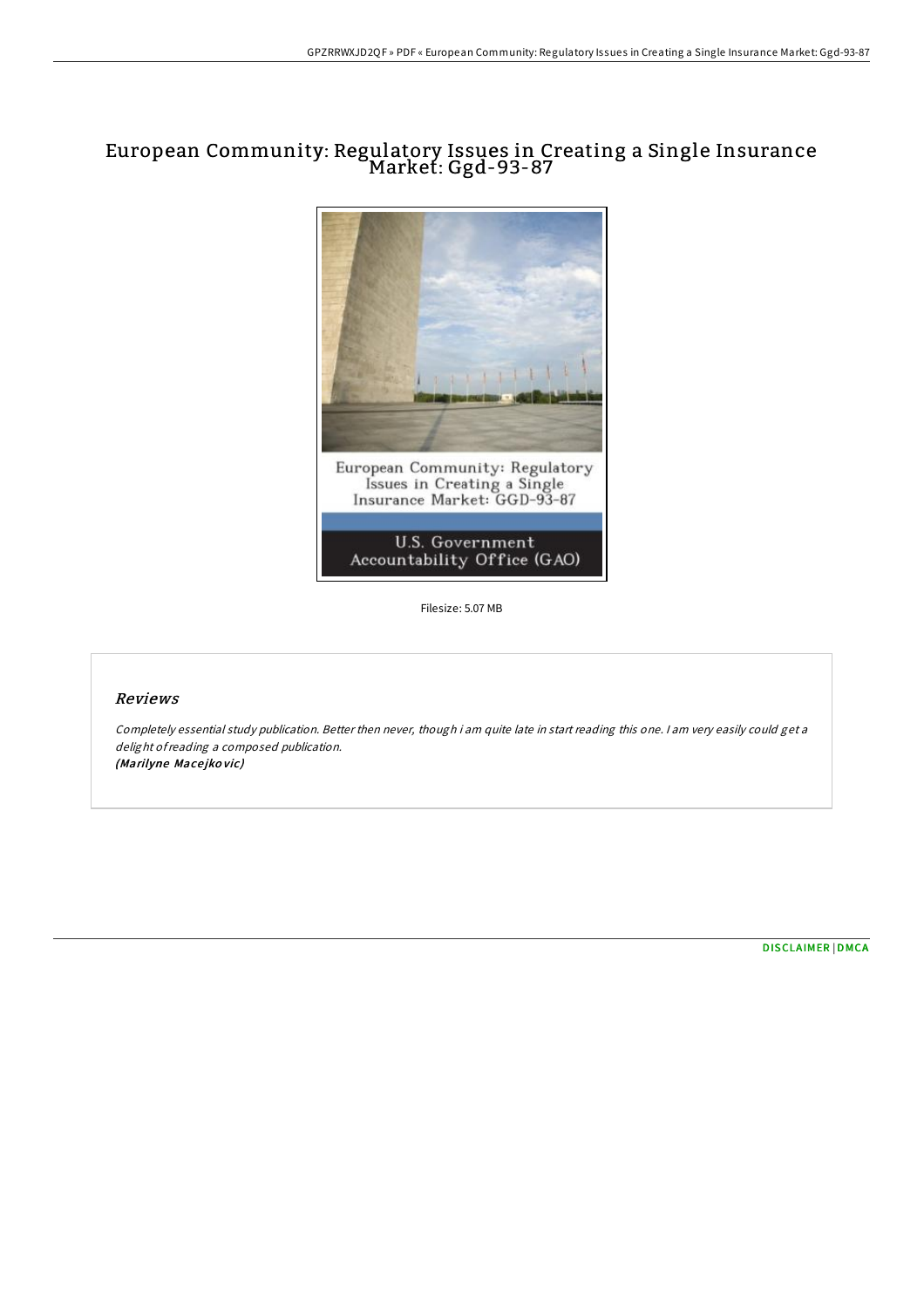## EUROPEAN COMMUNITY: REGULATORY ISSUES IN CREATING A SINGLE INSURANCE MARKET: GGD-93-87



Bibliogov, United States, 2013. Paperback. Book Condition: New. 246 x 189 mm. Language: English . Brand New Book \*\*\*\*\* Print on Demand \*\*\*\*\*.Pursuant to a congressional request, GAO reviewed insurance regulation in the European Community (EC), focusing on: (1) the framework of insurance regulation developed by EC to create a single insurance market; and (2) regulatory issues concerning the development and implementation of this framework. GAO found that: (1) EC will allow an insurance company based in any member state to provide services throughout EC using a single license from the member state; (2) the home state has sole responsibility for the financial supervision of the insurance company s operations throughout EC; (3) EC has adopted legislative directives with minimum regulatory standards that member states must incorporate into their national regulatory systems; (4) EC has proposed a directive to ensure the equal treatment of creditors and policyholders when an insurance company is liquidated; (5) EC member states have regulatory differences that involve taxation, contract laws, valuation methods for assets and liabilities, supervisory reporting of financial and nonfinancial information, and antifraud measures; and (6) there are uncertainties about how some elements of EC insurance regulation will work when fully implemented.

 $\Box$ Read European Community: Regulatory Issues in Creating a Single [Insurance](http://almighty24.tech/european-community-regulatory-issues-in-creating.html) Market: Ggd-93-87 Online ⊕ Download PDF European Community: Regulatory Issues in Creating a Single [Insurance](http://almighty24.tech/european-community-regulatory-issues-in-creating.html) Market: Ggd-93-87